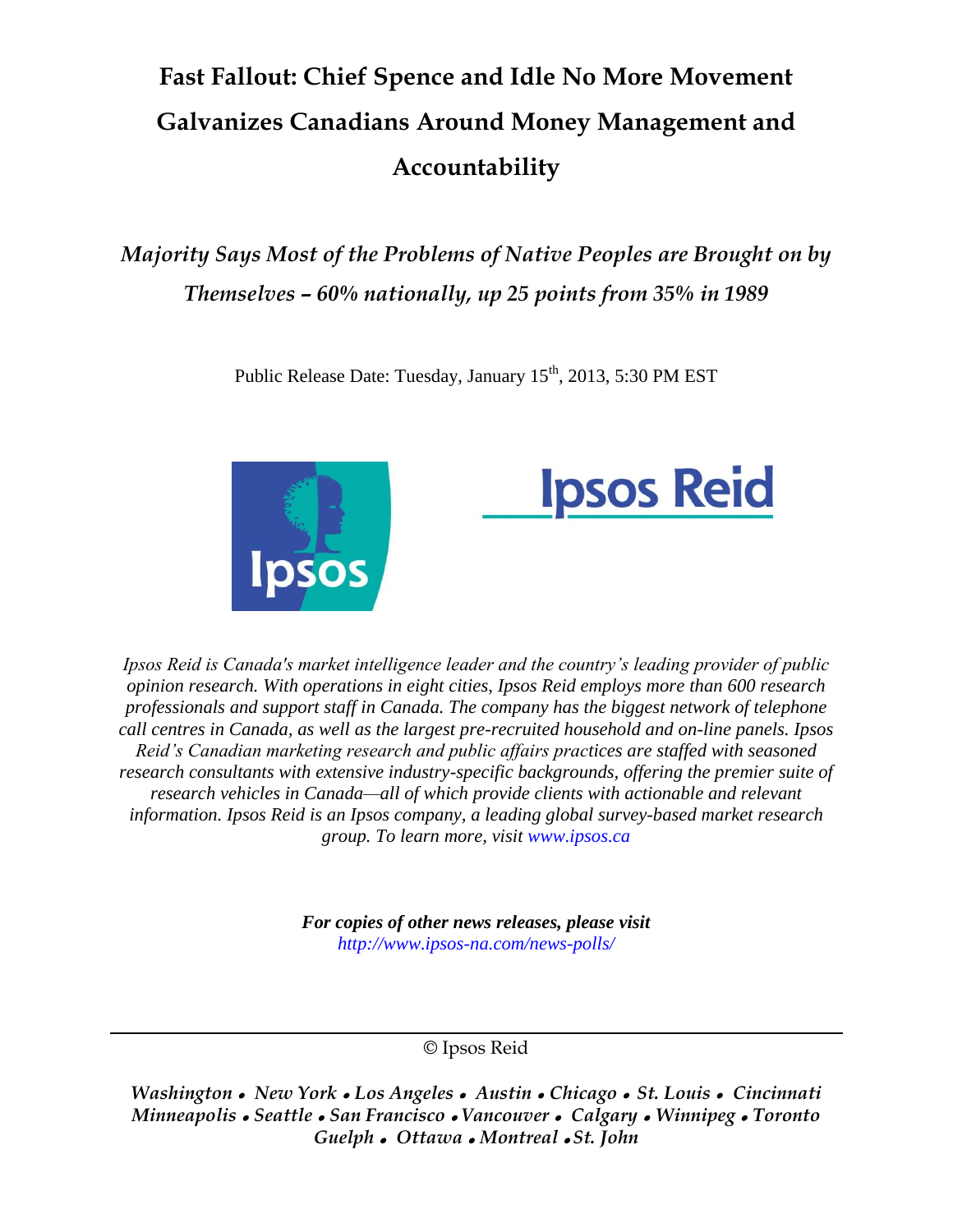

# **Fast Fallout: Chief Spence and Idle No More Movement Galvanizes Canadians Around Money Management and Accountability**

*Majority Says Most of the Problems of Native Peoples are Brought on by Themselves – 60% nationally, up 25 points from 35% in 1989*

**Toronto, ON** – Last week's protests by First Nations activists appear to have had a hardening effect on Canadian public opinion regarding Aboriginal issues, according to a new poll conducted by Ipsos Reid on behalf of the National Post/Postmedia News and Global Television.

While there's general support for resolving land claims to provide Aboriginal Peoples with the land and resources needed to become self-sufficient (63%) and for the federal government to act now to raise the quality of life for Aboriginal peoples (63%, unchanged from July 2010), many Canadians also believe that there needs to be better financial accountability when it comes to supporting Canada's Aboriginal peoples. Majorities believe that:

No additional taxpayer money should go to any Reserve until external auditors can be put in place to ensure financial accountability (81% nationally), with residents of Saskatchewan and Manitoba (92%) most in agreement with this and Atlantic Canadians (77%) and Quebecers (76%) least.

© Ipsos Reid

### - 1 -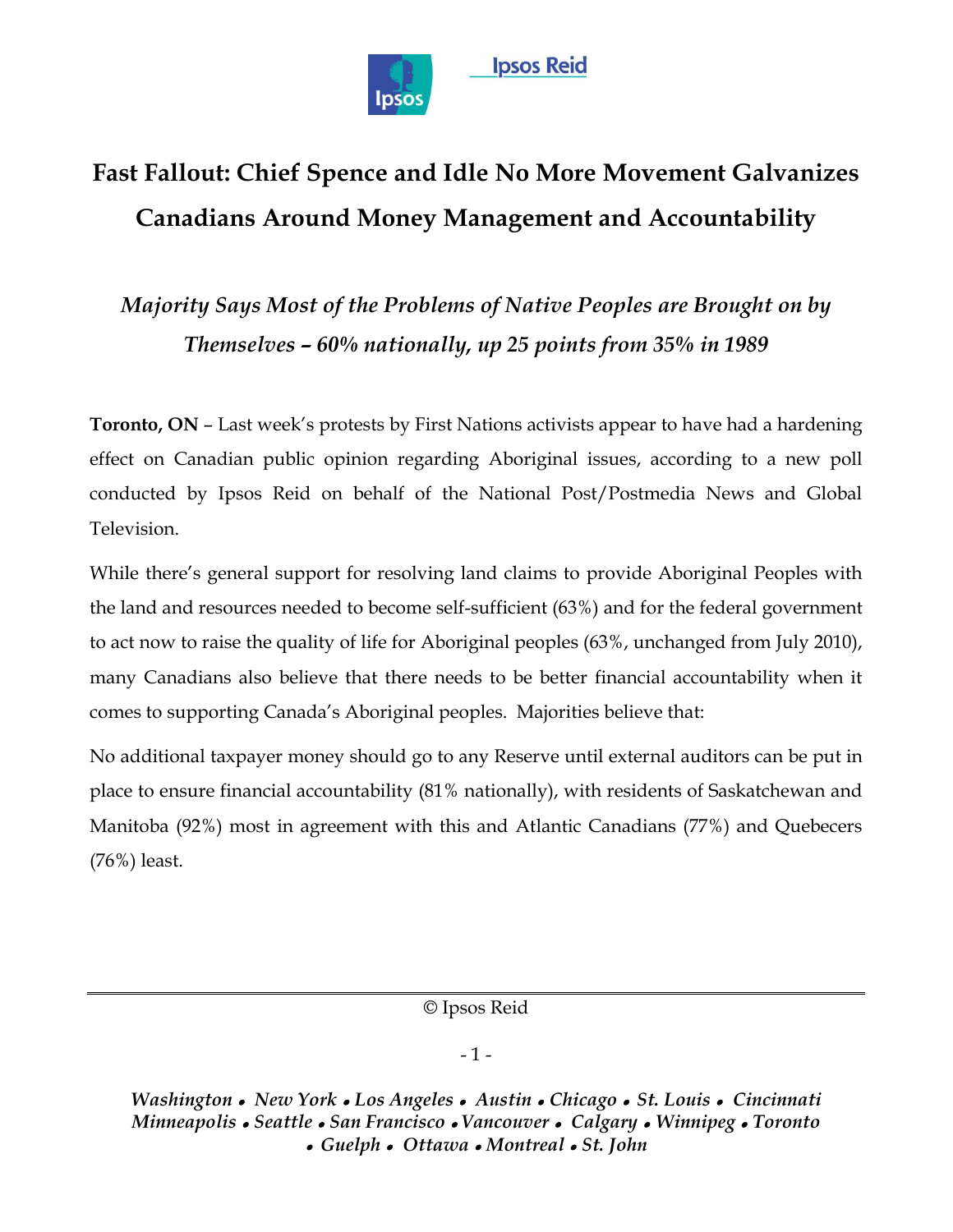

### **Ipsos Reid**

**Canada's Aboriginal peoples receive too much support from Canadian taxpayers.** Two thirds (64%) nationally share this view -- unchanged from July 2012. Canadians from the Prairies (83% - Saskatchewan/Manitoba and 74% - Alberta) most believe this while Eastern Canadians (53% - Atlantic Canada, 60% - Ontario, and 62% - Quebec) are least to do so.

**Canada's Aboriginal peoples are treated well by the Canadian Government.** Two thirds (62%) nationally share this sentiment, down from 66% in July 2012. Western Canadians (74% - Saskatchewan and Manitoba, 69% - British Columbia, and 63% - Alberta) most agree that this is the case, while Eastern Canadians (57% - Atlantic Canada, 58% - Ontario, and 61% - Quebec) least agree.

**Most of the problems of native peoples are brought on by themselves (60% nationally, up 25 points from 35% in 1989).** Canadians in the Prairies (76% - Saskatchewan/Manitoba and 68% - Alberta) are most likely to believe this, while Quebecers (58%) and British Columbians (58%) are least likely to do so.

Much of the money spent by the federal government for on-reserve services is managed well by the native leaders and communities who receive it (27% nationally)—Quebecers (36%) and British Columbians (34%) most agree with this, while those in the Prairies (8% - Saskatchewan/Manitoba and 16% - Alberta) least agree.

Taken together, these data suggest that last week's protests have done little to build sympathy for First Nations issues, and have instead created a new issue for First Nation leaders to struggle with – financial accountability.

© Ipsos Reid

### $-2-$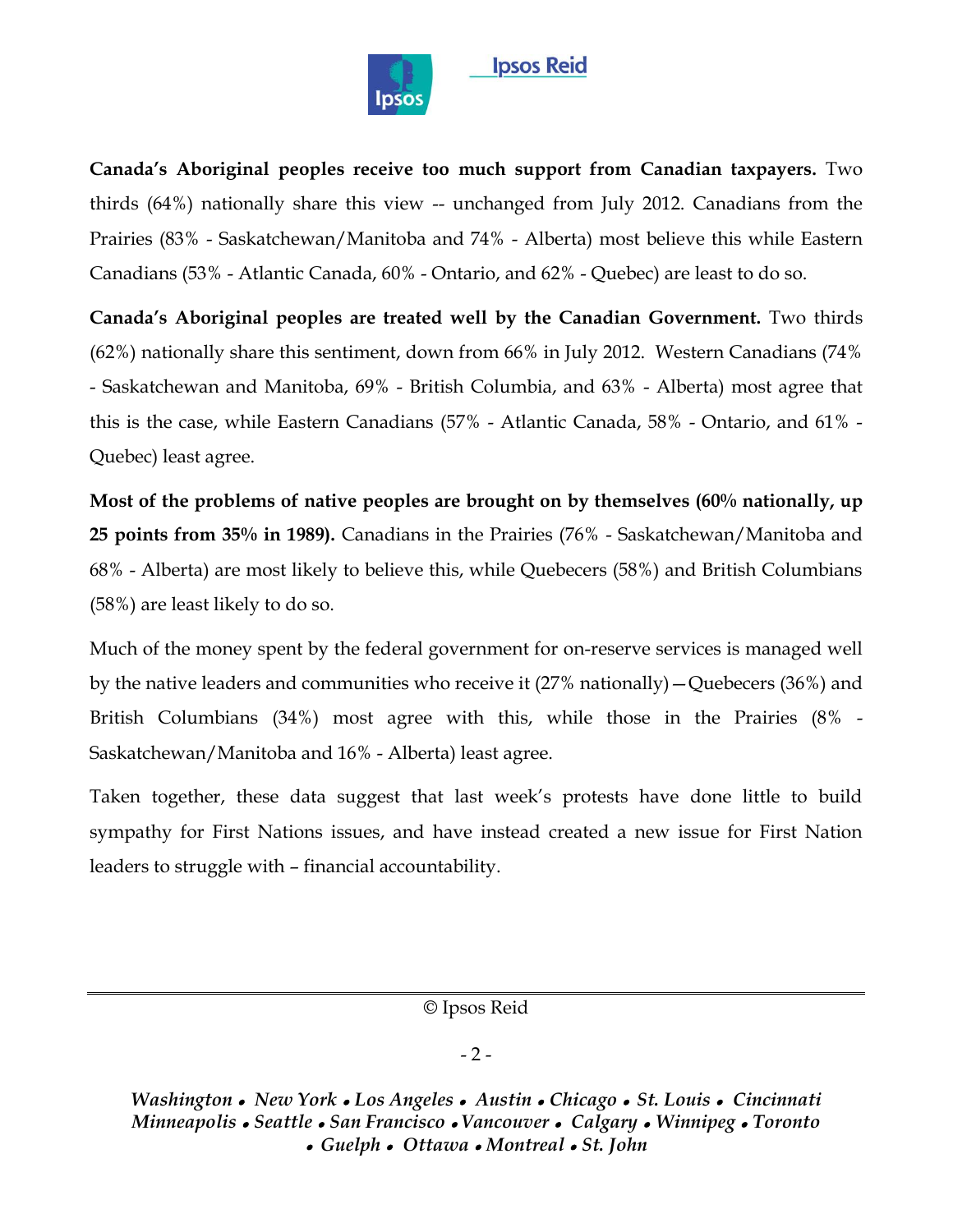

## *Approval…*

Canadians were asked a number of questions to gauge the credibility of the various players involved in last week's events. In terms of overall approval of how the various groups/people have been dealing with First Nations issues over the last few weeks, the survey shows:

**The national leaders of Canada's First Nations, including the Assembly of First Nations** – 51% nationally approve (61% among Atlantic Canadians and 56% among Quebecers and British Columbians)

**Prime Minister Stephen Harper – 46% nationally approve (78% among Conservative voters** and 62% among Albertans)

**The Idle No More Movement** – 38% nationally approve (54% among Atlantic Canadians and 47% among British Columbians)

**Attawapiskat Chief Theresa Spence** – 29% nationally approve (highest at 38% among British Columbians)

These data show that the national leadership of Canada's First Nations have distinguished themselves as the representatives for Canada's First Nations in the minds of Canadians, and that Prime Minister Stephen Harper maintains a credible position, especially with his voters. It's important to remember that the Harper Tories won a comfortable majority in 2011 with 40% of the vote, so 46% is a solid position. It's also clear that Attawapiskat Chief Spence is struggling to build public support. At 29% she's well behind both the national First Nations leadership, and the Idle No More Movement.

© Ipsos Reid

### - 3 -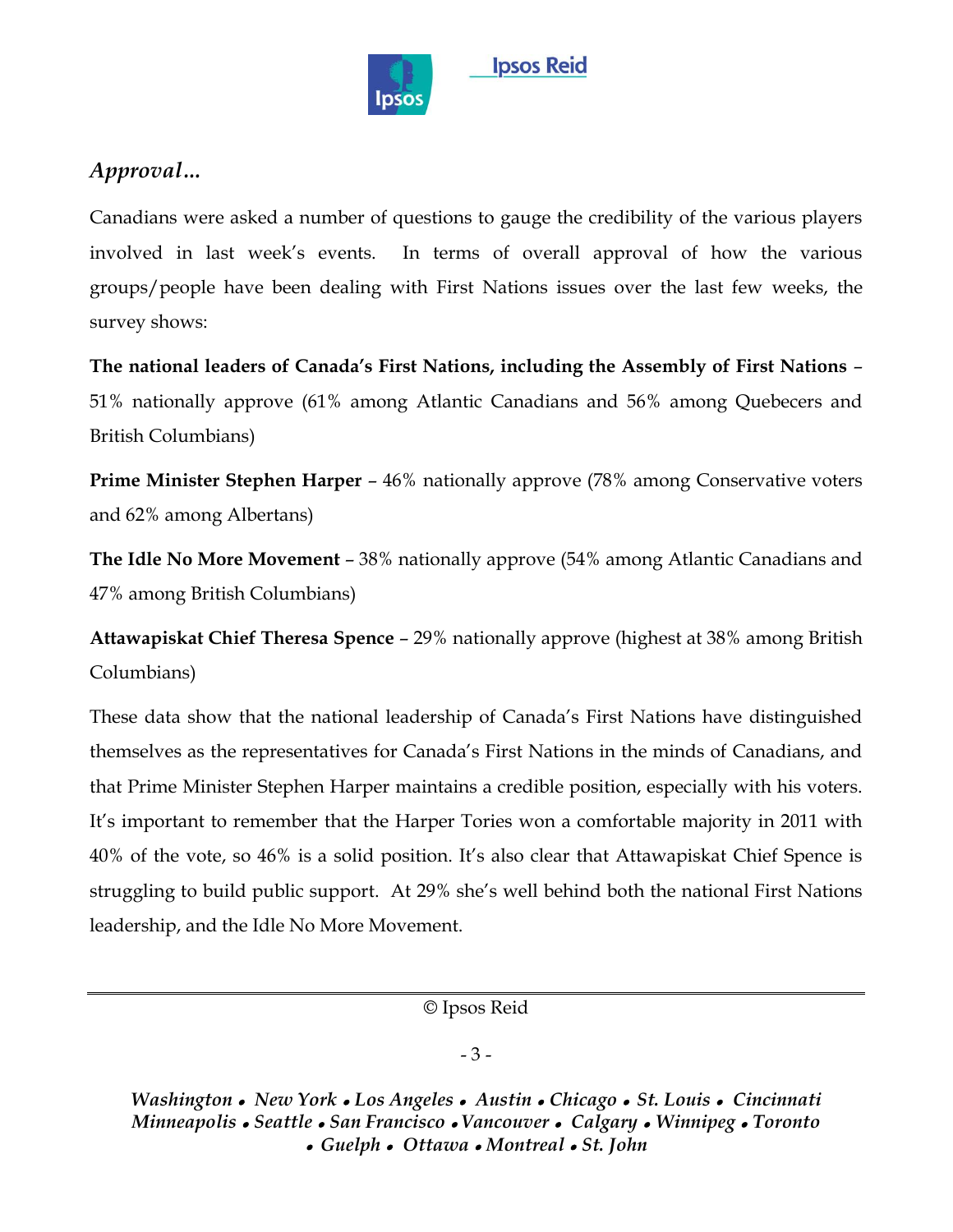

# *Who is Being Fair and Reasonable—the Harper Government or Canada's First Nations?*

A majority of Canadians (56%) believe that it's "none of the above". Only one in three (27%) feel that the Harper Government is being fair and reasonable on these issues with 17% thinking it's Canada's First Nations.

Canadians from the Prairies (47% - Saskatchewan/Manitoba and 38% - Alberta) are most likely to believe the Harper government is being the more fair and reasonable. Atlantic Canadians (33%) and Quebecers (24%) most believe that Canada's First Nations are the more reasonable are the more reasonable parties in this dispute. Ontarians (59%) are most likely to believe that neither side is being fair and reasonable in this dispute A majority (56%) of Conservative supporters believe the Harper government has been the more fair and reasonable party in this dispute, while Bloc Quebecois (28%) supporters most believe Canada's First Nations are being more reasonable. Liberal (58%) and NDP (58%) supporters equally believe that neither side is being more fair and reasonable.

And while neither side gets good marks for cooperation from Canadians, there is an acknowledgement that the **Federal government must act now to help raise the quality of life of Canada's Aboriginal peoples** by two thirds (63%) nationally with the most support coming from Atlantic Canadians (68%), Ontarians (66%) and Quebecers (65%) with least support from Manitoba/Saskatchewan (49%), Alberta 55% and British Columbians (59%).

© Ipsos Reid

### - 4 -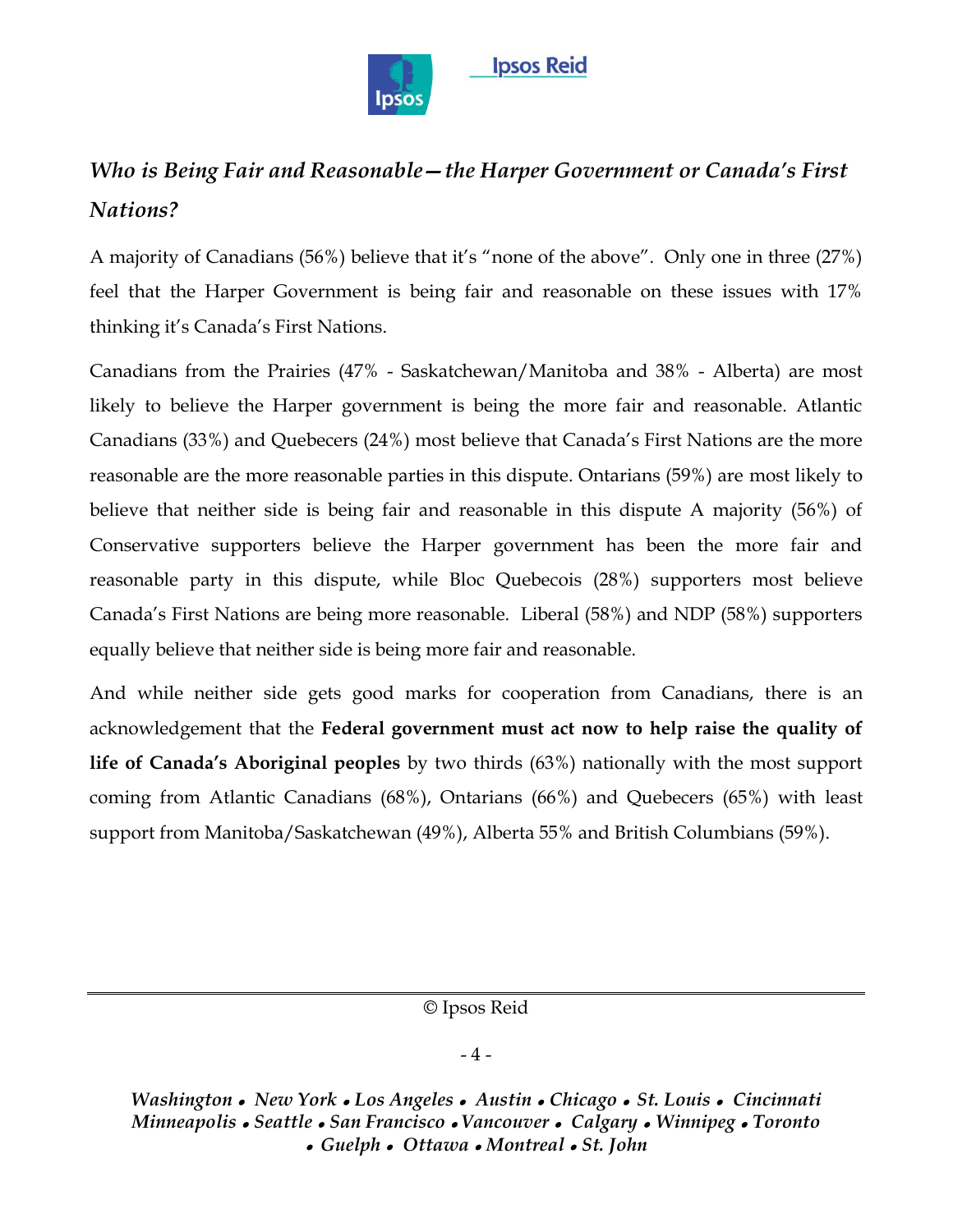

## *Dealing With Protests…*

While only half of Canadians  $(51%)$  say they've been paying "close attention" to news about recent First Nation's protests, most (58% - this compares to 67% during the Oka stand-off) believe that what they have heard indicates a sign of growing discontent and anger among Aboriginals (over-all) as opposed to isolated incidents that shouldn't be viewed as anything bigger (16%) with one quarter (26%) still unsure.

Residents of Saskatchewan and Manitoba (60%) and Ontario (56%) most agree they've been paying close attention to the news about recent First Nation's protests, while Quebecers (57%) are most likely to say they haven't been paying close attention to this issue. Ontarians (65%) most believe that the protests are a sign of growing discontent and anger among Aboriginals, while Albertans are least likely to believe this.

If this growing discontent leads to additional protests by First Nations people, only 31% believe that shutting down roads and railways constitutes legitimate protest. Atlantic Canadians (43%) and Quebecers (37%) most believe that these types of protests are legitimate, while Canadians in the Prairies (79% - Saskatchewan/Manitoba and 70% - Alberta) and in Ontario (74%) least believe these protests are legitimate.

However, if roads and railways are shut down due to protest, most Canadians (59%) would want the police to back off and let things cool down as opposed to moving in to arrest the protestors (41%). British Columbians (75%) and Atlantic Canadians (74%) most believe that this ‗cool down' approach is the best option, while those in the Prairies (55% - Saskatchewan/Manitoba and 45% - Alberta) and Ontario (47%) believe this is the wrong approach.

© Ipsos Reid

### - 5 -